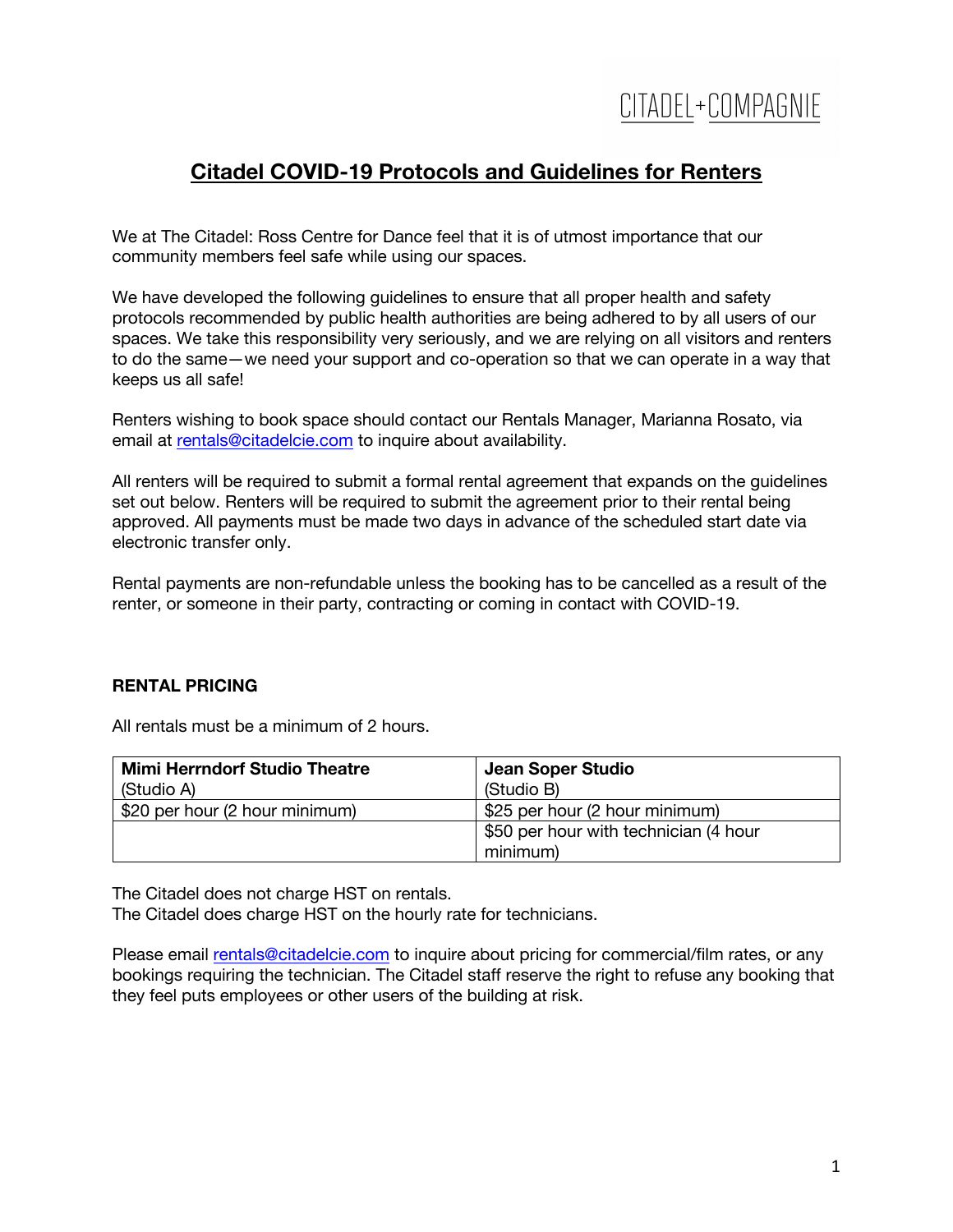### CITADEL+COMPAGNIE

### **RENTAL USER GUIDELINES**



#### **Masks:**

All visitors, patrons and staff are required to wear masks when inside the building.

Dancers working alone in the studio are not required to wear a mask.

Dancers/performing artists are not required to wear a face covering while performing or rehearsing for a performance (see Reference 2). However, given the high transmissibility of the current Omicron variant we encourage dancers to wear masks while rehearsing and to respect the wishes of colleagues if rehearsing in masks is preferred.

All other visitors not physically engaged in the rehearsal and/or performance (choreographer, designer, outside eye, etc.) are required to wear a mask at all times.

Masks must be worn at all times when in the washrooms and in the lobby.



### **Arrival:**

The front door of The Citadel remains locked at all times. Remote entry is available for renters by ringing the doorbell.

All renters must screen themselves for COVID-19 before entering. If a visitor answers YES to any of the questions on the COVID-19 signage posted at the front desk, they are kindly requested to NOT enter the building.

All visitors are asked to use hand sanitizer (provided at the front desk) or to proceed directly to a washroom to wash their hands upon arrival.

We are currently not accepting cash payments for rentals—all rentals must be paid in advance via electronic transfer.

Renters must arrive no more than 5 minutes before their scheduled start time.

Renters must exit the building no more than 10 minutes after their scheduled end time.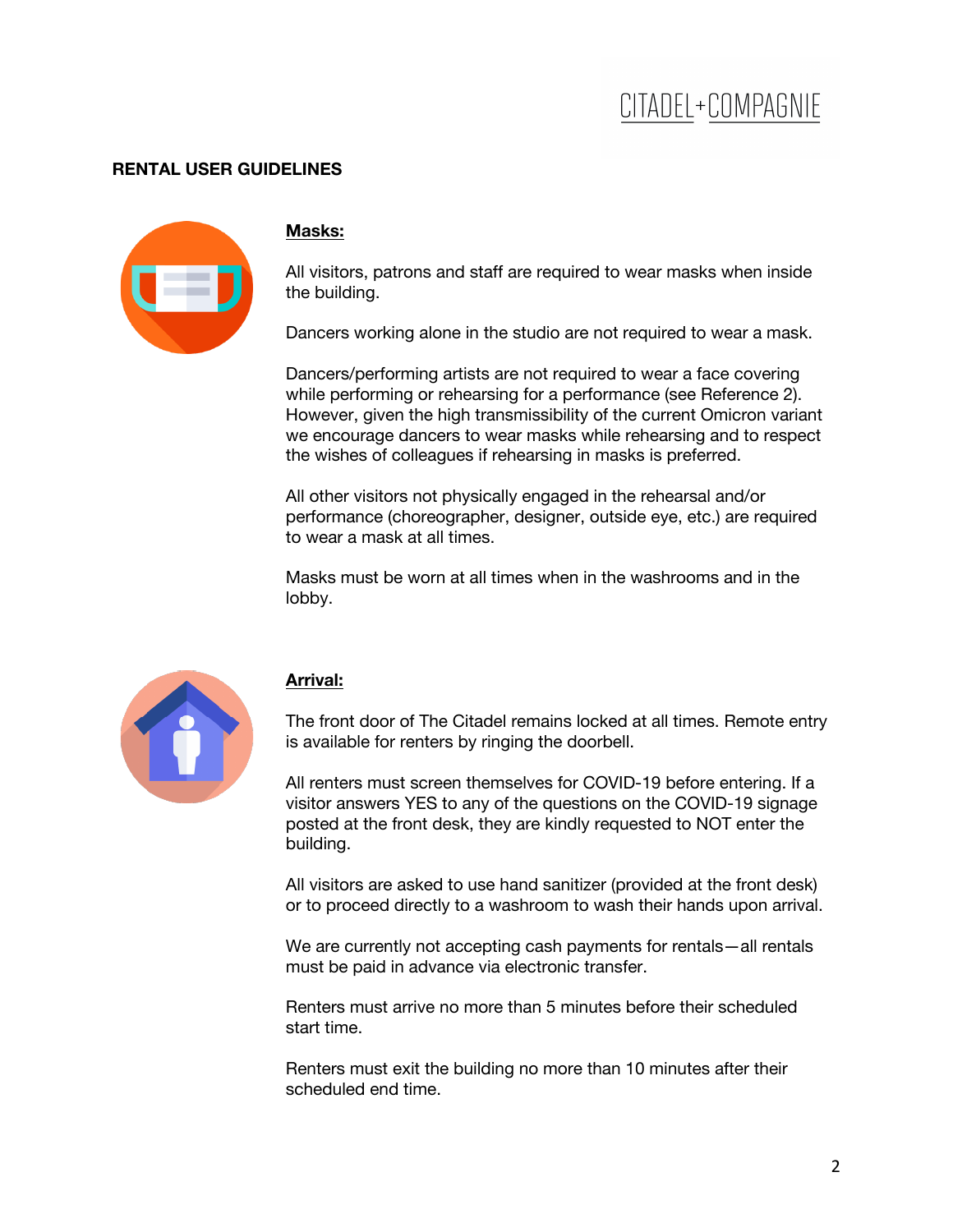# CITADEL+COMPAGNIE



#### **In the Studio:**

The Citadel: Ross Centre for Dance is currently operating at 50% capacity in accordance with provincial public health and safety guidelines (see Reference 1). We thank you for your patience and understanding as we work to support our community and keep everyone safe.

#### **Capacity Limits**

| Jean Soper Studio + Lobby Area | 42 people |
|--------------------------------|-----------|
| Mimi Herrndorf Studio Theatre  | 40 people |
| Maximum audience in theatre    | 30 people |
| Lindy Green Wing               | 10 people |
|                                |           |

We suggest that studio and theatre doors remain open to allow more air flow into the spaces and to reduce the spread of bacteria via door handles and push bars.

Thermostats have been programmed at optimal settings for maximum fresh air return and are not to be adjusted by renters.



### **Keeping the Building Clean:**

The studio, theatre, washrooms, green room and lobby are cleaned thoroughly each morning (including all high-touch surfaces and studio floors).

Spray bottles with alcohol and paper towels are available in both the studio and the theatre so that if renters would like to do so, they may sanitize any high touch surfaces at the start and end of their time.

Only bottled water and beverages are allowed in studios. Meals and snacks are to be consumed in the lobby or the dressing room while seated. There is no food allowed in the studios.

Outdoor shoes are to be removed and placed on designated mats or taped off areas near the doors of each studio. No bare feet allowed outside of the studios.

For cleanliness, renters are not permitted to go into the booth or use any of the tools or equipment in the theatre. The auxiliary cord for access to the sound system will still be available at the dance floor level.